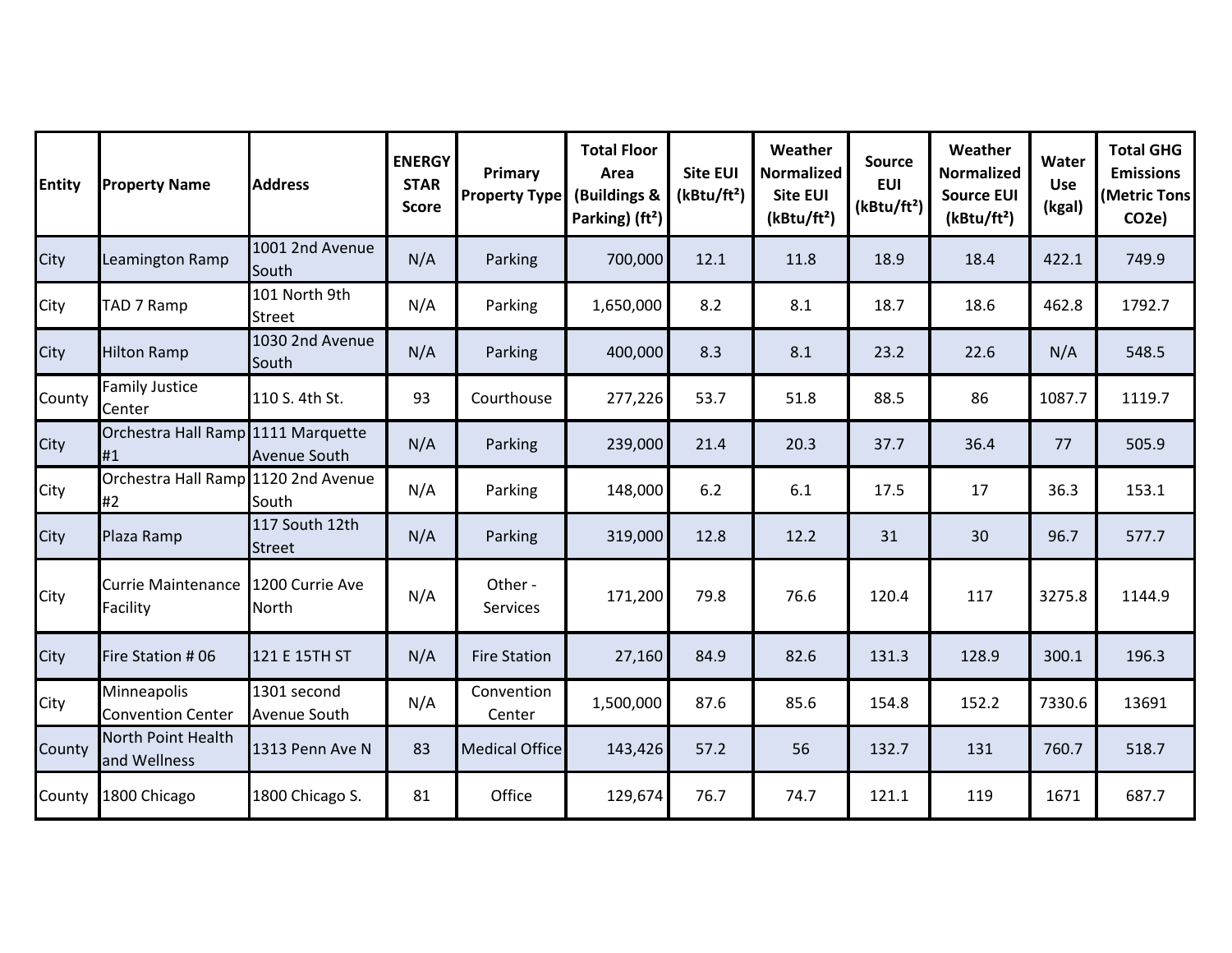| <b>Entity</b> | <b>Property Name</b>                                           | <b>Address</b>                  | <b>ENERGY</b><br><b>STAR</b><br><b>Score</b> | Primary<br><b>Property Type</b>                                     | <b>Total Floor</b><br>Area<br>(Buildings &<br>Parking) (ft <sup>2</sup> ) | <b>Site EUI</b><br>(kBtu/ft <sup>2</sup> ) | Weather<br><b>Normalized</b><br>Site EUI<br>(kBtu/ft <sup>2</sup> ) | <b>Source</b><br><b>EUI</b><br>(kBtu/ft <sup>2</sup> ) | Weather<br><b>Normalized</b><br><b>Source EUI</b><br>(kBtu/ft <sup>2</sup> ) | Water<br><b>Use</b><br>(kgal) | <b>Total GHG</b><br><b>Emissions</b><br><b>(Metric Tons</b><br>CO <sub>2</sub> e) |
|---------------|----------------------------------------------------------------|---------------------------------|----------------------------------------------|---------------------------------------------------------------------|---------------------------------------------------------------------------|--------------------------------------------|---------------------------------------------------------------------|--------------------------------------------------------|------------------------------------------------------------------------------|-------------------------------|-----------------------------------------------------------------------------------|
| City          | Hiawatha<br>Maintenance<br>Facility                            | 1901 East 26th<br><b>Street</b> | N/A                                          | Repair<br><b>Services</b><br>(Vehicle, Shoe,<br>Locksmith,<br>etc.) | 62,192                                                                    | 81                                         | 77.5                                                                | 146.6                                                  | 142.9                                                                        | 84.4                          | 514.1                                                                             |
| City          | Police Precinct 4                                              | 1925 Plymouth<br>Avenue North   | N/A                                          | <b>Police Station</b>                                               | 25,319                                                                    | 112.7                                      | 106.7                                                               | 198.2                                                  | 190.6                                                                        | 215.2                         | 281.7                                                                             |
| City          | Riverfront (Guthrie)<br>Ramp                                   | 212 9th Avenue<br>South         | N/A                                          | Parking                                                             | 250,000                                                                   | 10.3                                       | 10.2                                                                | 28.9                                                   | 28.6                                                                         | N/A                           | 428.2                                                                             |
| County        | South Minneapolis<br><b>Regional Center</b>                    | 2215 E Lake Street              | N/A                                          | Office                                                              | 102,833                                                                   | N/A                                        | N/A                                                                 | N/A                                                    | N/A                                                                          | 815.1                         | N/A                                                                               |
| City          | Emergency<br><b>Operations Training</b><br>Center              | 25 37th Avenue<br><b>NE</b>     | N/A                                          | Other                                                               | 42,581                                                                    | 63.2                                       | 61.3                                                                | 119.3                                                  | 117.4                                                                        | 510.1                         | 288.1                                                                             |
| City          | Harmon Ramp                                                    | 25 South 11th<br><b>Street</b>  | N/A                                          | Parking                                                             | 175,000                                                                   | N/A                                        | N/A                                                                 | N/A                                                    | N/A                                                                          | N/A                           | N/A                                                                               |
| City          | <b>Public Service</b><br>Center                                | 250 South 4th<br><b>Street</b>  | 40                                           | Office                                                              | 93,010                                                                    | 156.4                                      | 151.1                                                               | 241.9                                                  | 235.6                                                                        | 1234.6                        | 1276.4                                                                            |
| County        | <b>Whittier Clinic</b>                                         | 2810 Nicollet Ave.<br>South     | 26                                           | <b>Medical Office</b>                                               | 124,408                                                                   | 153.6                                      | 152.2                                                               | 279                                                    | 277.5                                                                        | 1186.8                        | 1004.3                                                                            |
| City          | Traffic Maintenance 300 Border<br>Facility (300 Border) Avenue |                                 | N/A                                          | Other - Public<br><b>Services</b>                                   | 61,416                                                                    | 79.1                                       | 76.1                                                                | 124.9                                                  | 121.9                                                                        | 475.9                         | 423.7                                                                             |
| County        | Central Library                                                | 300 Nicolet Mall                | N/A                                          | Library                                                             | 539,487                                                                   | 54.9                                       | N/A                                                                 | 110.4                                                  | N/A                                                                          | 2496                          | 2602.9                                                                            |
| County        | <b>Government Center</b>                                       | 300 S. Sixth                    | 77                                           | Office                                                              | 1,394,868                                                                 | 81                                         | 79.5                                                                | 141                                                    | 139.1                                                                        | 6210.6                        | 9975.2                                                                            |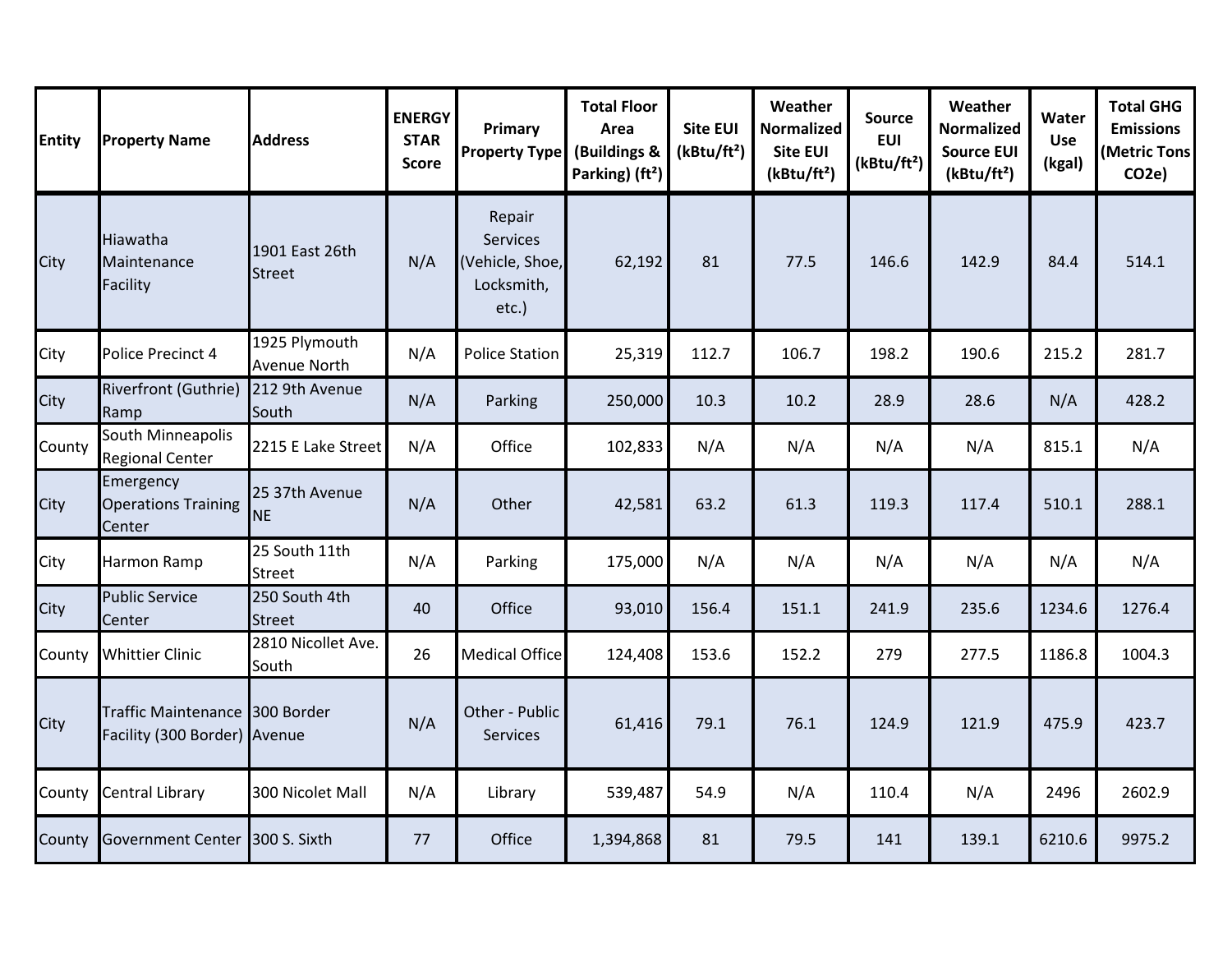| <b>Entity</b> | <b>Property Name</b>                                 | <b>Address</b>                     | <b>ENERGY</b><br><b>STAR</b><br><b>Score</b> | Primary<br><b>Property Type</b>                         | <b>Total Floor</b><br>Area<br>(Buildings &<br>Parking) (ft <sup>2</sup> ) | <b>Site EUI</b><br>(kBtu/ft <sup>2</sup> ) | Weather<br><b>Normalized</b><br><b>Site EUI</b><br>(kBtu/ft <sup>2</sup> ) | <b>Source</b><br><b>EUI</b><br>(kBtu/ft <sup>2</sup> ) | Weather<br><b>Normalized</b><br><b>Source EUI</b><br>(kBtu/ft <sup>2</sup> ) | Water<br><b>Use</b><br>(kgal) | <b>Total GHG</b><br><b>Emissions</b><br>(Metric Tons<br>CO <sub>2</sub> e) |
|---------------|------------------------------------------------------|------------------------------------|----------------------------------------------|---------------------------------------------------------|---------------------------------------------------------------------------|--------------------------------------------|----------------------------------------------------------------------------|--------------------------------------------------------|------------------------------------------------------------------------------|-------------------------------|----------------------------------------------------------------------------|
| City          | Police Precinct #3                                   | 3000 Minnehaha<br>Avenue           | N/A                                          | <b>Police Station</b>                                   | 33,761                                                                    | 105.4                                      | 101.7                                                                      | 196.9                                                  | 191.1                                                                        | 502.9                         | 376.5                                                                      |
| Clty          | City of Lakes                                        | 309 2nd Avenue<br>South            | 30                                           | Office                                                  | 47,833                                                                    | 153.3                                      | 148                                                                        | 256.8                                                  | 251                                                                          | 478.4                         | 684.8                                                                      |
| City          | Hawthorne Ramp                                       | 31 North 9th<br>Street             | N/A                                          | Parking                                                 | 630,000                                                                   | 25.1                                       | 24.6                                                                       | 41.3                                                   | 40.7                                                                         | 425.6                         | 1492.9                                                                     |
| City          | TAD 4 Ramp                                           | 318 2nd Avenue<br>North            | N/A                                          | Parking                                                 | 450,000                                                                   | 26.5                                       | 25.7                                                                       | 50.2                                                   | 49.1                                                                         | 358.5                         | 1282                                                                       |
| City          | <b>Federal Courthouse</b><br>Ramp                    | 333 3rd Avenue<br>South            | N/A                                          | Parking                                                 | 105,000                                                                   | 24.1                                       | 22.8                                                                       | 45.7                                                   | 43.6                                                                         | N/A                           | 277.3                                                                      |
| City          | <b>City Hall</b>                                     | 350 South 5th<br><b>Street</b>     | 78                                           | Office                                                  | 680,000                                                                   | 75.6                                       | 74.9                                                                       | 127.9                                                  | 127.1                                                                        | 11797                         | 5043                                                                       |
| County        | Public Safety Facility 401 4 Ave South               |                                    | N/A                                          | Prison/<br>Incarceration                                | 432,776                                                                   | 114                                        | 111.2                                                                      | 189.3                                                  | 185.9                                                                        | 9036.8                        | 4153.4                                                                     |
| City          | <b>Hamilton School</b><br>(Police Training)          | 4131 Dupont<br><b>Avenue North</b> | N/A                                          | Office                                                  | 41,326                                                                    | 140.3                                      | 135.3                                                                      | 204.1                                                  | 199.1                                                                        | 313.4                         | 459.2                                                                      |
| City          | <b>Haaf Ramp</b>                                     | 424 4th Street<br>South            | N/A                                          | Parking                                                 | 260,000                                                                   | 27.5                                       | N/A                                                                        | 53.7                                                   | N/A                                                                          | 579                           | 804.3                                                                      |
| City          | <b>Water Treatment</b><br>and Distribution<br>Campus | 4500 Marshall<br><b>Street NE</b>  | N/A                                          | <b>Drinking</b><br>Water<br>Treatment &<br>Distribution | 650,000                                                                   | 330.8                                      | 322.3                                                                      | 661.4                                                  | 652.6                                                                        | N/A                           | 24569.2                                                                    |
| City          | TAD 5 Ramp                                           | 516 2nd Avenue<br>North            | N/A                                          | Parking                                                 | 618,000                                                                   | 17.8                                       | 17.2                                                                       | 35.6                                                   | 34.6                                                                         | 435.7                         | 1257.9                                                                     |
| County        | <b>Health Services</b><br><b>Building</b>            | 525 Portland Ave<br>South          | 94                                           | Office                                                  | 198,739                                                                   | 55.4                                       | 54.2                                                                       | 91.1                                                   | 89.6                                                                         | 1404.5                        | 1040.5                                                                     |
| County        | <b>Forensic Sciences</b><br><b>Building</b>          | 530 Chicago<br>Avenue South        | N/A                                          | Laboratory                                              | 62,602                                                                    | 234.8                                      | N/A                                                                        | 326.9                                                  | N/A                                                                          | 376.6                         | 1165.9                                                                     |